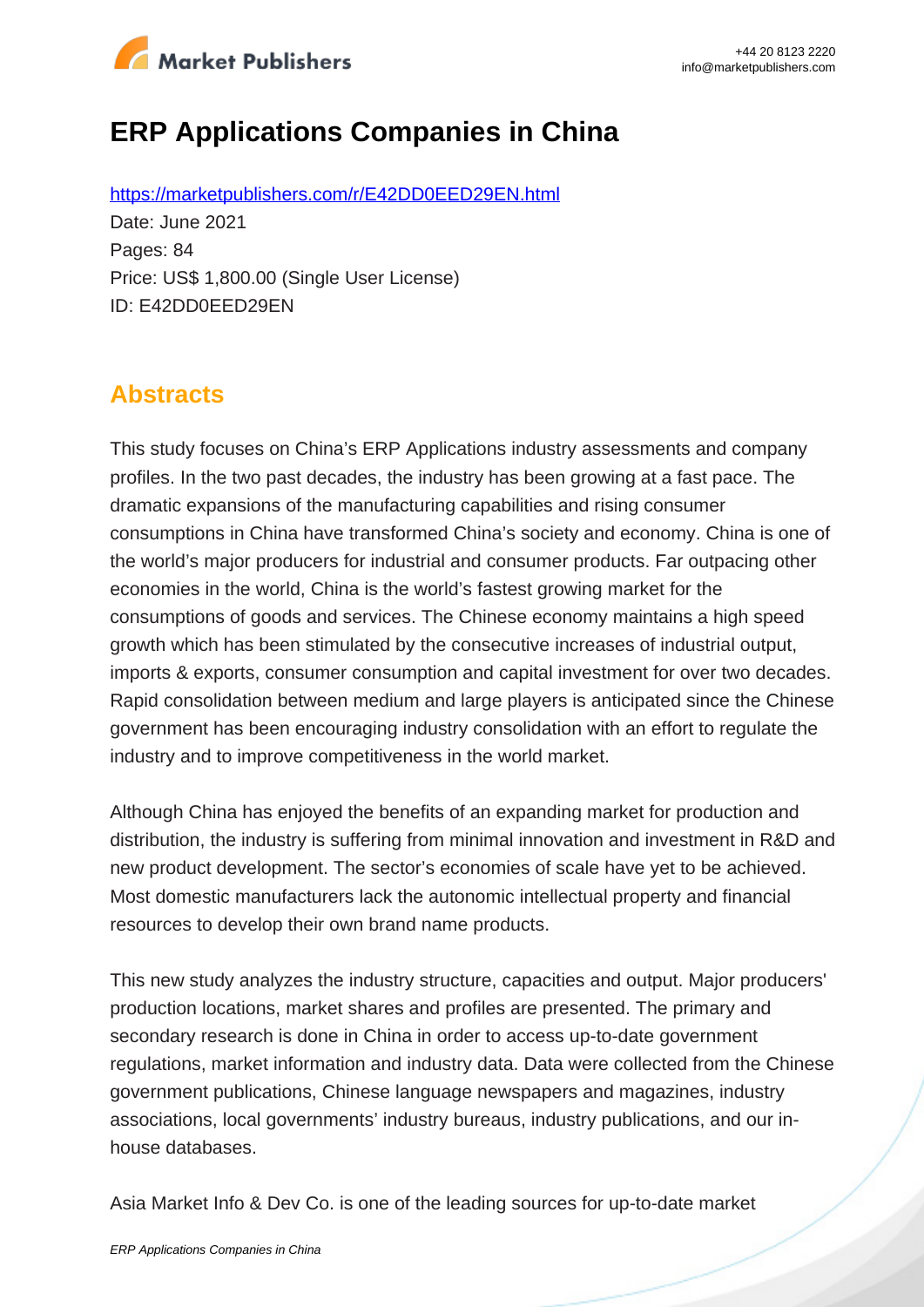

information and research on the fastest-growing Chinese markets. We have published over 1,500 reports focusing on the Chinese markets, industry forecasts and company profiles. We provide hard-to-find market data and analyses. Our publications are intended to help international marketers identify business opportunities and promote their product sales in the Chinese markets.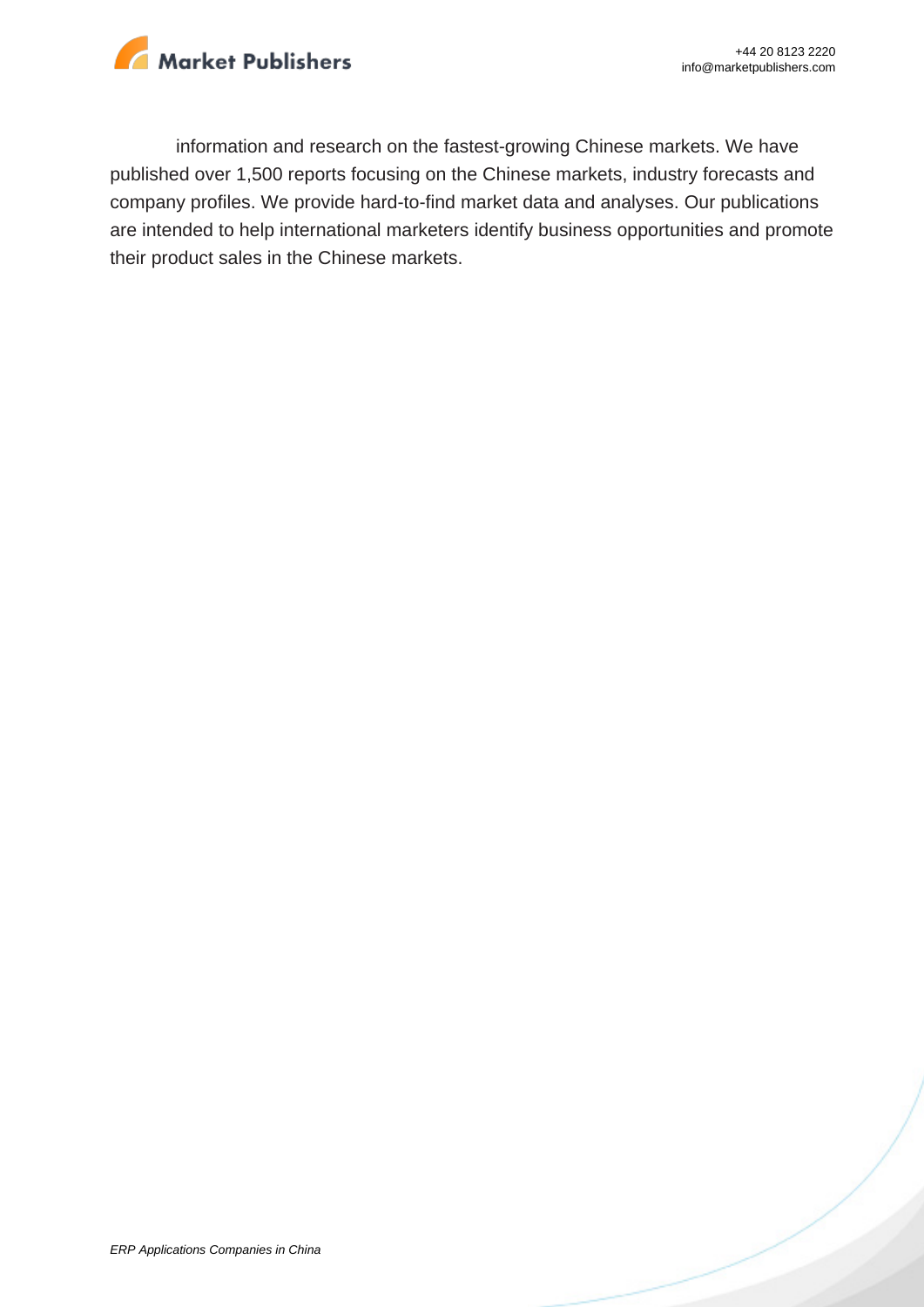

### **Contents**

#### **I. INTRODUCTION**

Report Scope and Methodology Executive Summary

### **III. ERP APPLICATIONS INDUSTRY ASSESSMENTS**

ERP Applications Industry Structure Overview Major Company Locations and Sales Volumes Market Share of Key Companies Potential Entrants Major End-Users Major Foreign Companies Technology Trends

#### **VII. ERP APPLICATIONS COMPANY DIRECTORY**

ERP Applications Company Profiles **Distributors** Research Institutions and Associations Major End-Users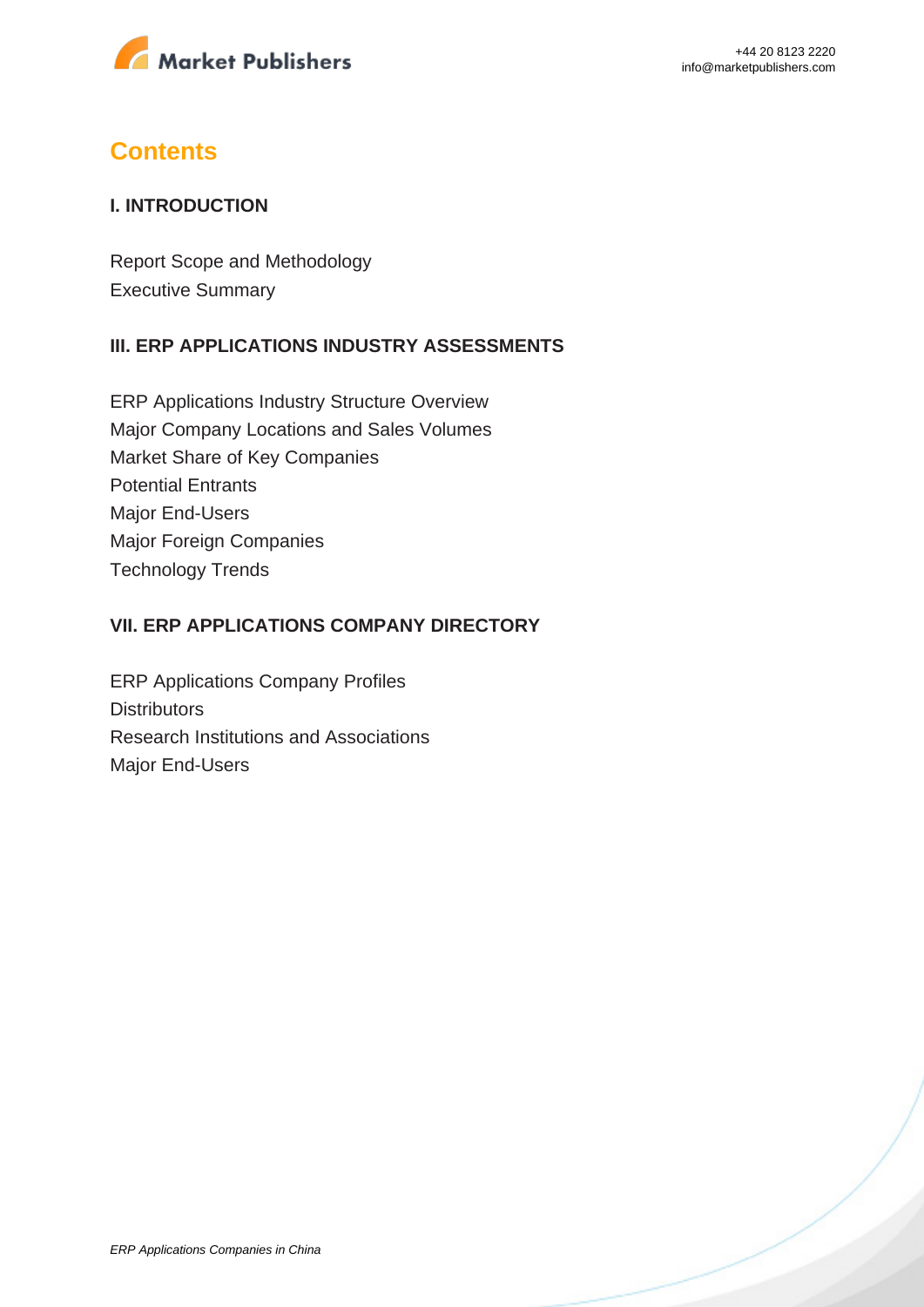

## **List Of Tables**

### **LIST OF TABLES**

### **I. INTRODUCTION**

Economic Outlook Summary ERP Applications Supply and Demand Summary

### **III. ERP APPLICATIONS INDUSTRY ASSESSMENTS**

Major Company Locations Major ERP Applications Company Sales Volumes Market Share of Key Companies Major End-Users Major Foreign Companies LIST OF CHARTS ERP Applications Sale Volumes and Forecasts Summary